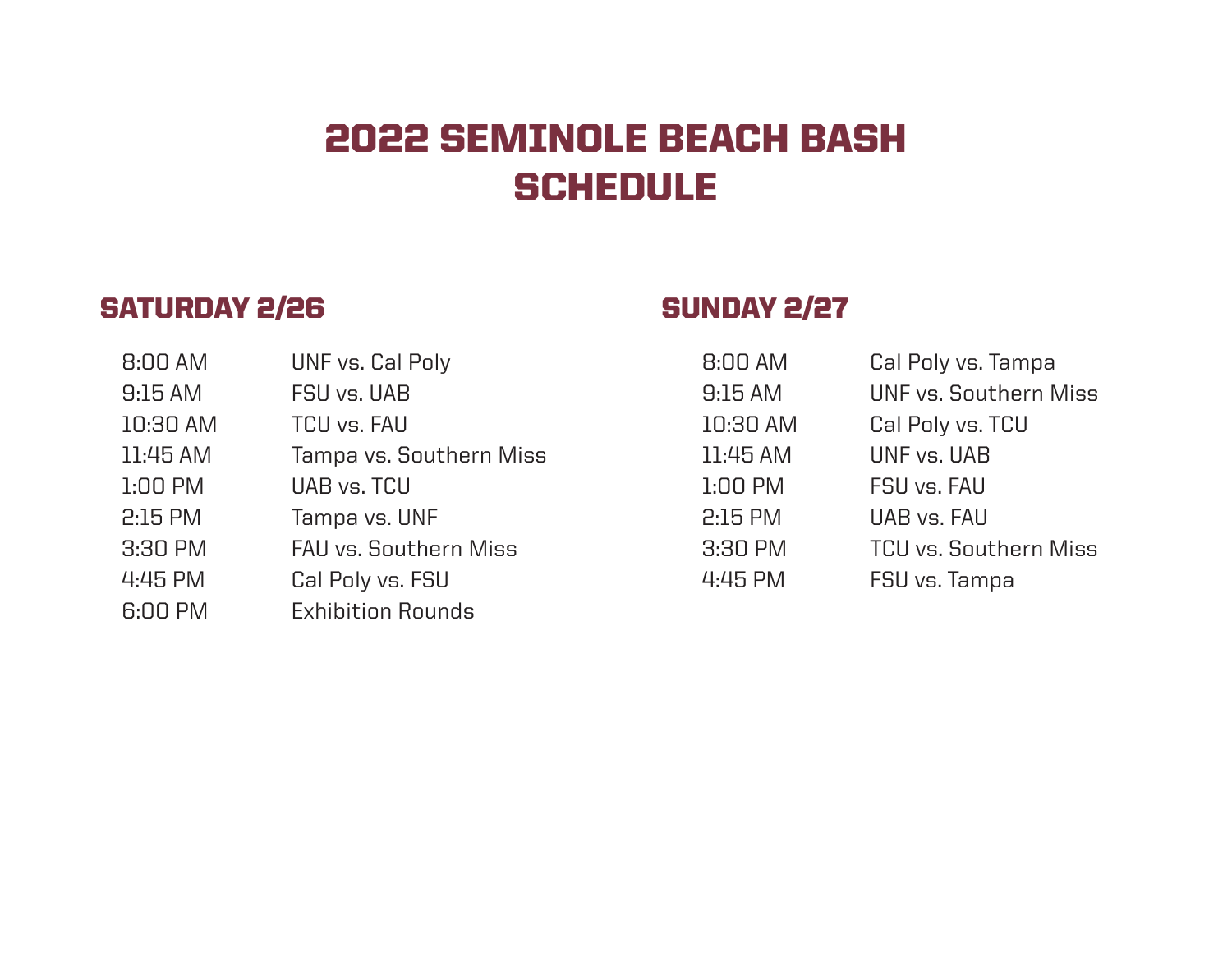#### 2022 FLORIDA STATE BEACH VOLLEYBALL ROSTER

[Roster](https://seminoles.com/sports/beach-volleyball/roster/season/2021-22/) | [Schedule](https://seminoles.com/sports/beach-volleyball/schedule/season/2021-22/) | [Coaching Staff](https://seminoles.com/staff-directory/department/beach-volleyball/)

 $\sim$ 

| No. | Name                       | Ht.      | Yr.   | Hometown/Last School                                    |
|-----|----------------------------|----------|-------|---------------------------------------------------------|
| 1   | Maddie Anderson            | $6-1$    | R-So. | Palm Beach Gardens, Fla./Palm Beach Gardens             |
| 5   | Cassie Anderson            | $5 - 10$ | R-So. | Palm Beach Gardens, Fla./Palm Beach Gardens             |
| З   | Angeline Bergner           | $5 - 11$ | R-Fr. | Windermere, Fla./ Windermere Prep                       |
| 4   | Caitlin Godwin             | 5-7      | So.   | Austin, Tex./Bowie HS                                   |
| 5   | Keara Rutz                 | $5 - 10$ | R-So. | San Juan Capistrano, Calif./Capistrano Valley           |
| 10  | Alex Hilton                | $5 - 10$ | R-So. | Sarasota, Fla./Riverview                                |
| 11  | Erin Murphy                | 6-2      |       | R-So. St. Petersburg, Fla./St. Petersburg Collegiate HS |
| 12  | Jenna Johnson              | 5-10     | R-Jr. | Stuart, Fla./Jensen Beach                               |
| 13  | Raelyn White               | 5-11     | So.   | St. Petersburg, Fla./St. Petersburg Collegiate HS       |
| 14  | Anna Long                  | $5 - 11$ | Fr.   | Lakeside Park, Ken./Notre Dame Academy                  |
| 15  | Alaina Chacon              | 5-9      | R-Sr. | Crown Point, Ind./Crown Point                           |
| 20  | Jordan Polo                | $5 - 11$ | Sr.   | Danville, Calif./University of California, Berkeley     |
| 51  | Caitlin Moon               | $6-0$    | So.   | Fair Oaks Ranch, Tex./Boerne Samuel V. Champion HS      |
| 53  | Morgan Chacon              | $5-11$   | R-Jr. | Crown Point, Ind./Crown Point                           |
| 24  | Liz Waters-Leiga           | $5 - 11$ | R-Jr. | San Leandro, Calif./San Leandro                         |
| 25  | <b>Kate Privett</b>        | $5 - 8$  | R-Jr. | Grapevine, Tex./Carroll Senior                          |
| 31  | Makenna Wolfe              | $5-9$    | Fr.   | Arroyo Grande, Calif./Arroyo Grande HS                  |
| 35  | Brook Bauer                | 6-1      | Sr.   | Fort Lauderdale, Fla./Pepperdine                        |
| 33  | <b>Madison Fitzpatrick</b> | $5-9$    | R-Sr. | Tallahassee, Fla./Linoln                                |
| 34  | Arianna Bergner            | 6-0      | R-Fr. | Windermere, Fla./Windermere Prep                        |
| 35  | Maddie Trusty              | $5-9$    | Fr.   | Hot Springs, Ark./Lakeside HS                           |
| 40  | <b>Torrey Van Winden</b>   | 6-3      | Gr.   | Napa, Calif./Vintage HS                                 |
| 41  | Madison Binklev            | 6-0      | Fr.   | Sarasota, Fla./Riverview HS                             |

**Head Coach:** Brooke Niles (7th Season) **Assistant Coach:** Summer Nash (1st Season) Volunteer Assistant Coach: Nick Lucena (1st Season) Director of Operations: Ileana Moschos (3rd Season)

#### 2022 CAL POLY BEACH VOLLEYBALL ROSTER

[Roster](https://gopoly.com/sports/womens-beach-volleyball/roster) | [Schedule](https://gopoly.com/sports/womens-beach-volleyball/schedule) | [Coaching Staff](https://gopoly.com/sports/womens-beach-volleyball/roster#sidearm-roster-coaches)

| No. | Name               | Yr.   | Ht.      | <b>Hometown/Last School</b>                           |
|-----|--------------------|-------|----------|-------------------------------------------------------|
| 1   | Mariah Whalen      | Sr.   | $6-1$    | Wausau, Wis./Wisconsin                                |
| 5   | Tia Miric          | Sr.   | $5 - 8$  | Thornhill, Ontario, Canada/The Bishop Strachan School |
| З   | Jayelin Lombard    | Jr.   | $5 - 11$ | Indio, Calif./Capistrano Connections Academy          |
| 4   | Ella Connor        | Fr.   | 6-1      | Kihei, Maui, Hawaii/Seabury Hall                      |
| 5   | Emma McLaren       | So.   | $5 - 11$ | Chelan, Wash./Chelan HS                               |
| 6   | Peyton Dueck       | Fr.   | $5-7$    | Aptos, Calif./Aptos HS                                |
| 12  | Erika Foreman      | Jr.   | $5-8$    | Santa Barbara, Calif./Santa Barbara HS                |
| 13  | Delaney Peranich   | Jr.   | $5-9$    | Half Moon Bay, Calif./St. Ignatius College Prep       |
| 14  | <b>Piper Naess</b> | So.   | $5 - 10$ | Laguna Beach, Calif./Laguna Beach HS                  |
| 15  | Eleonore Johansen  | Jr.   | 6-2      | Los Altos, Calif./Mountain View HS                    |
| 16  | Piper Ferch        | Fr.   | $5 - 10$ | Redmond, Wash./Redmond HS                             |
| 19  | Julia Soeller      | So.   | $5 - 10$ | Vancouver, BC, Canada/Tulane                          |
| 51  | Peyton Sper        | Sr.   | $5 - 10$ | Camarillo, Calif./Westlake HS                         |
| 55  | Sam Strah          | So.   | $5 - 7$  | Captiola, Calif./Soquel HS                            |
| 24  | Rachel Rahtz       | Jr.   | $5 - 10$ | Naperville, Ill./Naperville North HS                  |
| 25  | Kalee Graff        | Jr.   | $5-5$    | Carlsbad, Calif./Carlsbad HS                          |
| 30  | Josie Ulrich       | So.   | $5-7$    | Ventura, Calif./Ventura HS                            |
| 31  | Vanessa Roscoe     | Jr.   | 5-11     | Burlington, Ontario, Canada/Nelson HS                 |
| 33  | Susie Lloyd        | So.   | $5 - 7$  | Danville, Calif./San Ramon Valley HS                  |
| 42  | Tommi Stockham     | R-Fr. | 6-2      | Las Vegas, Nev./Indiana University                    |
| 51  | Laurie McGrath     | So.   | 5-11     | Hilo, Hawaii/University of San Francisco              |
| 55  | Addison Hermstad   | Gr.   | $6-0$    | Seal Beach, Calif./Tulane                             |

**Head Coach:** Todd Rodgers (7th Season) Assistant Coach: Joe Rich (1st Season) Volunteer Assistant Coach: Amy Ozee (1st Season)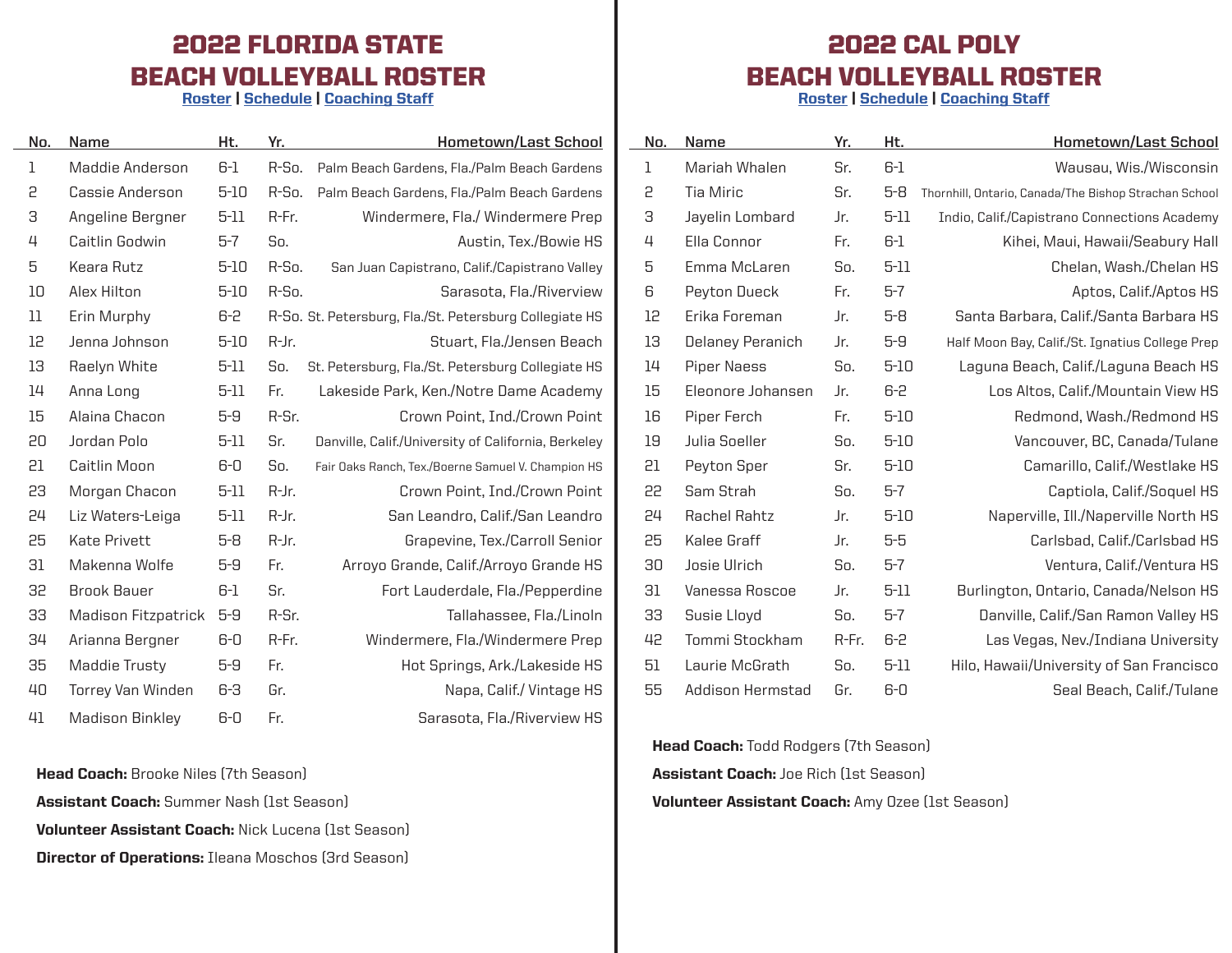### 2022 FLORIDA ATLANTIC BEACH VOLLEYBALL ROSTER

[Roster](https://fausports.com/sports/womens-beach-volleyball/roster) | [Schedule](https://fausports.com/sports/womens-beach-volleyball/schedule) | [Coaching Staff](https://fausports.com/sports/womens-beach-volleyball/roster#sidearm-roster-coaches)

| No. | Name                | Yr. | Ht.      | Hometown/Last School                                      |
|-----|---------------------|-----|----------|-----------------------------------------------------------|
| 1   | Alivia Orvieto      | So. | $5-5$    | Wayne, Pa./Villa Maria Academy                            |
| 5   | Maylin Bouffard     | Jr. | $5-8$    | Deerfield Beach, Fla./Calvary Christian Academy           |
| 3   | <b>Ellie Austin</b> | Jr. | $5-9$    | Croyde, England                                           |
| 4   | Erica Brok          | Gr. | $5-9$    | Ormond Beach, Fla./Spruce Creek                           |
| 5   | Abby Jackson        | Sr. | $5 - 11$ | Flower Mound, Texas/Missouri State                        |
| 6   | Mica Allison        | Gr. | $6-0$    | White Health, Ill./Illinois                               |
| 7   | Kelsie Roberts      | Fr. | $5 - 11$ | St. Petersburg, Fla./Lakewood Ranch                       |
| 10  | Lily Richman        | Sr. | $5 - 11$ | Delray Beach, Fla./Boca Raton                             |
| 11  | Campbell Atkins     | Jr. | $5-9$    | Grand Junction, Colo./Erskine                             |
| 12  | Nieya Pelski        | So. | $5-6$    | Fort Lauderdale, Fla./Florida Virtual School              |
| 13  | Christine Jarman    | Gr. | $6-0$    | Delray Beach, Fla./Virginia                               |
| 15  | Sydney Schroder     | Fr. | $5 - 10$ | Cold Springs, Ky./Notre Dame Academy                      |
| 20  | Mackenzie Morris    | Gr. | $5 - 10$ | Jacksonville, Fla./Ponte Vedra                            |
| 51  | Courtney Moon       | Jr. | $5 - 11$ | Fair Oaks Ranch, Texas/Champion                           |
| 22  | Marketa Svozilová   | Fr. | $6-0$    | Brno, Czech Republic                                      |
| 53  | Julie Honzovicova   | Fr. | $5-9$    | Prague, Czech Republic/Stredni Skola Ekonomicka Vinohrady |
| 25  | Jilienne Cangelosi  | Sr. | $5-7$    | Gainesville, Fla./Homeschooled                            |
| 31  | Logan Mignerey      | So. | $5 - 10$ | Ponte Vedra Beach, Fla./Ponte Vedra                       |
| 35  | Kate McLaughlin     | Fr. | $6-0$    | New Smyrna Beach, Fla./New Smyrna Beach                   |

**Head Coach:** Capri Grotowski (8th Season) Assistant Coach: Steve Grotowski (8th Season) Volunteer Assistant Coach: Krisiti Tekavec (3rd Season)

#### 2022 TAMPA BEACH VOLLEYBALL ROSTER

[Roster](https://www.tampaspartans.com/sports/beachvball/2020-21/roster) | [Schedule](https://www.tampaspartans.com/sports/beachvball/2021-22/schedule) | [Coaching Staff](https://www.tampaspartans.com/sports/beachvball/2020-21/roster)

| No. | Name                     | Ht.      | Yr.   | <b>Hometown/Last School</b>                |
|-----|--------------------------|----------|-------|--------------------------------------------|
| l   | <b>Tatiana Gutierrez</b> | $5-7$    | So.   | Miami, Fla./Doral Performing Arts Academy  |
| 5   | Selina Pfuner            | $5-6$    | Jr.   | Lehigh Acres, Fla/Bishop Verot Catholic HS |
| З   | Valerie Rosequist        | $5-7$    | Jr.   | Liberty Twp, OH/Lakota East HS             |
| 4   | Kiersten Anderson        | $6-0$    | Grad. | Springfield, Ill./Columbia College         |
| 5   | Ashley Brin              | $5-7$    | So.   | Boerne, Tex./Boerne Champion HS            |
| 6   | Cassidy Ehrie            | $5 - 11$ | So.   | Austin, Texas/Lake Travis HS               |
| 7   | Gia Marinelli            | $5 - 11$ | So.   | Hempstead, N.C./Topsail HS                 |
| 8   | Melissa Elias            | $5 - 11$ | Sr.   | Lake Mary, Fla./Lake Mary HS               |
| 10  | Kaya Lobo                | $5-8$    | Fr.   | Carlsbad, Ca./High Tech High North County  |
| 11  | Katie McKiel             | $5-11$   | Sr.   | Colo. Springs, Colo./Manitou Springs HS    |
| 12  | Keely Hamilton           | $5 - 10$ | So.   | Austin, Texas./Lake Travis HS              |
| 17  | Julia Oswald             | $5 - 11$ | Jr.   | Louisville, Ky./Ballard HS                 |
| 18  | Sara Szalay              | $5-7$    | So.   | Chatham, N.J./Chatham HS                   |
| 19  | Reilly Marx              | 6-2      | Fr.   | Greenwood Village, Co./Cherry Creek HS     |
| 51  | <b>Claire Overton</b>    | $5-11$   | Jr.   | Coralville, Iowa/Iowa City West HS         |
| 55  | Leah Williams            | $5-8$    | So.   | Jacksonville, Fla./Episcopal School        |
| 53  | Reagan Carlton           | $5-8$    | So.   | McLean, Va./Club Med Academies             |
| 25  | <b>Maddie Hart</b>       | $5-8$    | So.   | Fredericksburg, Va./Riverbend HS           |
| 58  | Alivia Horn              | $5-6$    | So.   | Palm Harbor, Fla./East Lake HS             |
| 33  | <b>Madison Brunick</b>   | $5-7$    | So.   | Virginia Beach, Va./Frank W. Cox HS        |
| 34  | Payton Brunick           | $5-7$    | So.   | Virginia Beach, Va./Frank W. Cox HS        |
| 35  | Kyla Dow                 | $5-9$    | Fr.   | Hockessin, Del./Saint Mark's HS            |
| 42  | Rachel Rosequist         | 5-6      | Jr.   | Liberty Twp, OH/Lakota East HS             |

**Head Coach:** Jeff Lamm (5th Season) Assistant Coach: Kim Amerell (4th Season) Volunteer Assistant Coach: Andres Tirado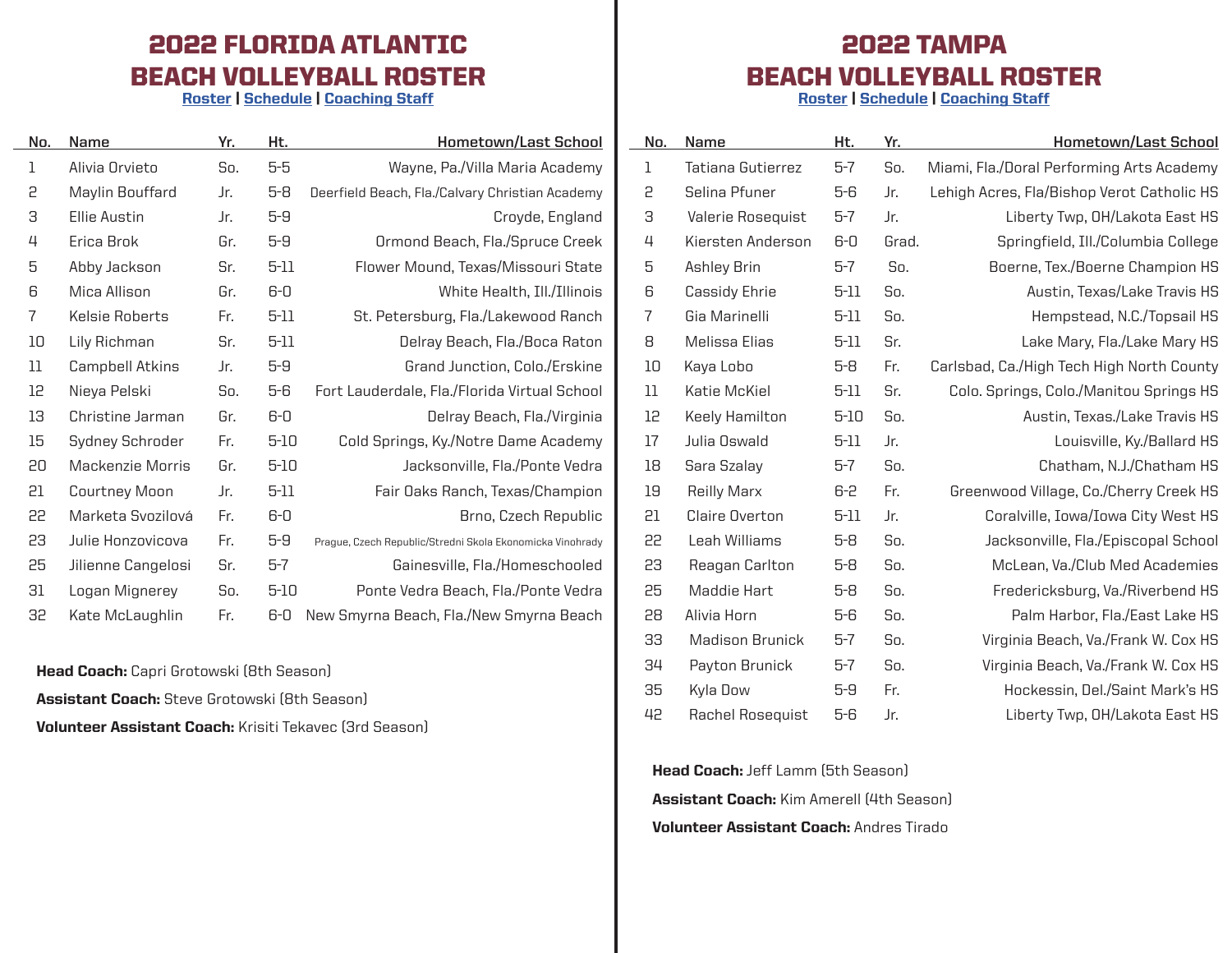#### 2022 NORTH FLORIDA BEACH VOLLEYBALL ROSTER

[Roster](https://unfospreys.com/sports/womens-beach-volleyball/roster) | [Schedule](https://unfospreys.com/sports/womens-beach-volleyball/schedule) | [Coaching Staff](https://unfospreys.com/sports/womens-beach-volleyball/roster#sidearm-roster-coaches)

| No. | Name                           | Ht.      | Yr. | <b>Hometown/Last School</b>                  |
|-----|--------------------------------|----------|-----|----------------------------------------------|
| 1   | Jordan Cooper                  | $5 - 4$  | Fr. | Jacksonville, Fla./Episcopal                 |
| 5   | Callie Workman                 | $5-7$    | 5th | Tallahassee, Fla./Lincoln                    |
| З   | Gabby O'Connell                | 6-0      | Gr. | Gainesville, Fla./PK Yonge                   |
| 4   | Zoe Cahill                     | $5 - 10$ | Fr. | Gulf Breeze, Fla./Gulf Breeze                |
| 5   | Julianna Askew                 | 6-0      | Jr. | Wilmington, N.C./Eugene Ashley               |
| 12  | Mariana Feliciano Sanchez 5-10 |          | Fr. | San Juan, P.R./Academic Del Perpetuo Socorro |
| 14  | Carleigh Semeniuk              | $5-9$    | 5th | Whitby, Ontario, Canada/Tulane               |
| 15  | Leah Maloney                   | 6-0      | 5th | Cincinnati, Ohio/Ursuline Academy            |
| 51  | Madeline Camp                  | 5-7      | Fr. | Canton, Ga./Cherokee                         |
| 55  | Caleigh Haetten                | 5-11     | Fr. | Melbourne, Fla./Andover                      |
| 53  | Maddie Norris                  | 6-0      | Jr. | Hollis, N.H./Hollis-Brookline                |
| 24  | Marisa Rogers                  | 5-7      | 5th | Crestview, Fla./Crestview                    |
| 25  | <b>Chantel McMillan</b>        | $5-8$    | Sr. | Wellington, Fla./Atlantic Community          |
| 31  | Christina Yamnyuk              | $5-8$    | So. | Ancaster, Ontario, Canada/Bishop Tonnos      |
| 35  | Lauren Galinis                 | $5-8$    | Gr. | Delray Beach, Fla./FAU                       |
| 33  | Hayden Wooldridge              | $5-7$    | Fr. | Tampa, Fla./Freedom                          |
| 42  | Taryn Griffey                  | 6-1      | Gr. | Lafayette, Mo./Wildwood                      |
| 44  | Anna Mallory                   | $5 - 7$  | So. | Sunrise, Fla./Nova High                      |

Head Coach: Doug Wright (1st Season as HC, 5th Season on Staff) Assistant Coach: Sophie Beckley (1st Season)

#### 2022 SOUTHERN MISS. BEACH VOLLEYBALL ROSTER

[Roster](https://southernmiss.com/sports/bvb/roster/2022) | [Schedule](https://southernmiss.com/sports/bvb/schedule) | [Coaching Staff](https://southernmiss.com/sports/bvb/roster/2022#sidearm-roster-coaches)

| No. | Name                          | Ht.      | Yr. | Hometown/Last School                                   |
|-----|-------------------------------|----------|-----|--------------------------------------------------------|
| 1   | Aleksandra Chudzik            | 5-10     | Fr. | Olsztyn, Poland / SMS Spala                            |
| 5   | <b>Madison Cassidy</b>        | 5-10     | Fr. | Baton Rouge, La. / Parkview Baptist                    |
| З   | Breleigh Favre                | 6-2      | Sr. | Hattiesburg, Miss. / Oak Grove HS                      |
| 4   | Kellie Garraway               | 5-3      | Sr. | Madisonville, La. / St. Scholastica HS                 |
| 5   | Reagan Sandlin                | 5-6      | Fr. | Toledo, Ohio / Keller High School                      |
| 11  | Olivia Hepworth               | 5-6      | Sr. | Gulf Breeze, Fla./ Gulf Breeze HS                      |
| 12  | Valeria Siakidou Papakyriakou | 5-8      | So. | Limassol, Cyprus / Petroukai Pavlou Lyceum             |
| 13  | Hallie Phelan                 | $5 - 10$ | Jr. | Madison, Miss. / Madison Central HS                    |
| 14  | Wijo Meinheit                 | $5 - 9$  | Fr. | Wilmington, N.C. / Hoggard HS                          |
| 15  | Vanessa Hurnikova             | $5-9$    | Fr. | Ostrava, Czech Republic / High School of Ostrava       |
| 20  | Carmen Sanchez Delgado        | 6-1      | So. | Málaga, Spain / Colegio Internacional Torrequebrada    |
| 51  | Kai Norman                    | 5-9      | Jr. | Highlands Ranch, Colo. / Florida Virtual HS            |
| 55  | Dylan Russell                 | 5-9      | Fr. | Oklahoma City, Okla. / Edmond Santa Fe HS              |
| 53  | Taylor Pierce                 | 5-10     | Fr. | Covington, La. / Mandeville HS                         |
| 24  | Neli Kozlerova                | 5-8      | Fr. | Kojcice, Czech Republic / Medical High School - Prague |
| 33  | Melanie Miller                | 5-5      | Sr. | Prairieville, La. / Saint Joseph's Academy             |
| 42  | Kaylie Beck                   | $5-9$    | So. | Roseville, Calif. / Woodcreek HS                       |

Head Coach: Shawn Taylor (3rd season Season) Assistant Coach: Hannah Masoner (3rd Season) Volunteer Assistant Coach: Jared Carlson (1st Season)